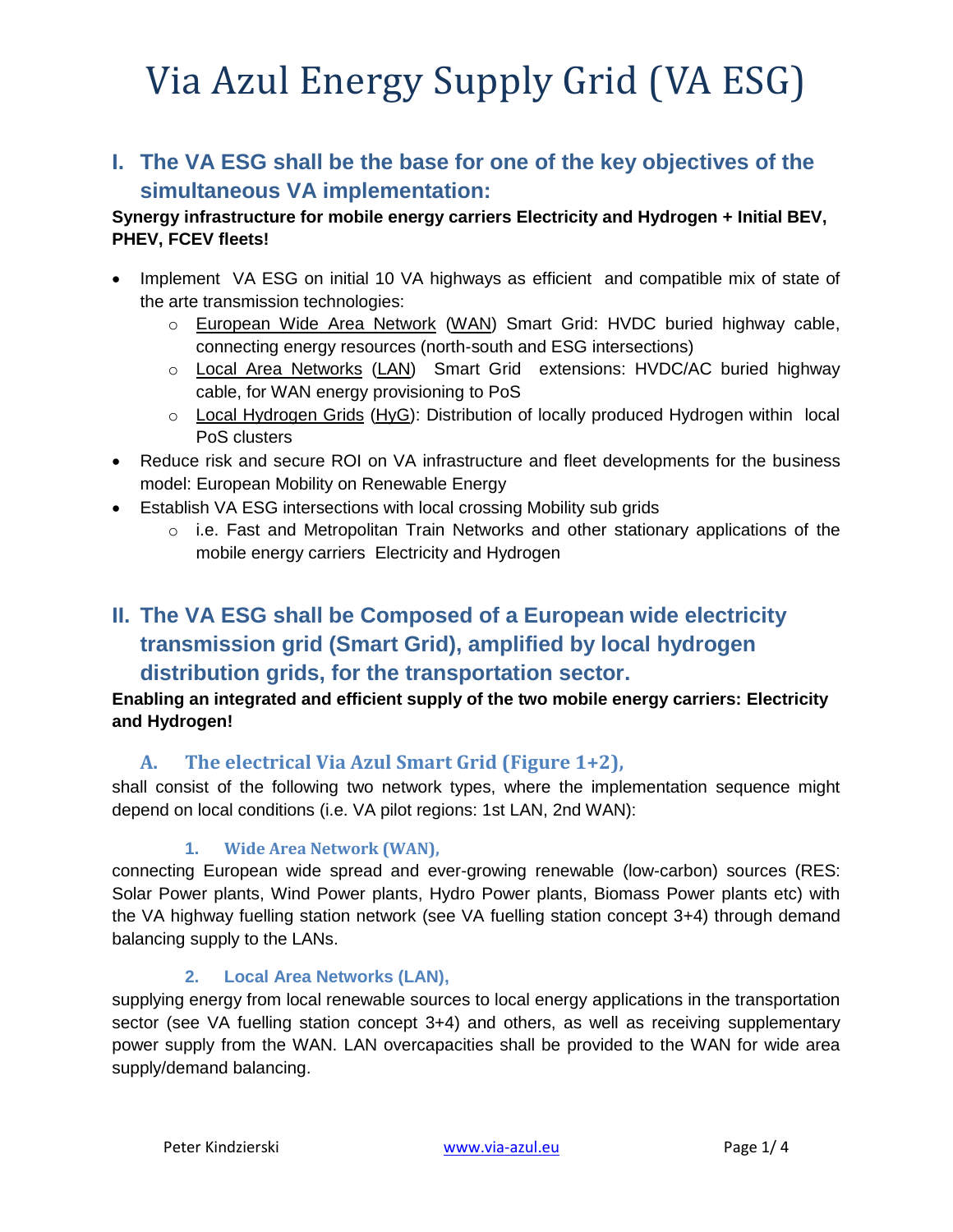The **Via Azul Smart Grid (WAN/LAN)** shall be implemented in the first place as highway (main streets) underground cables, applying the HVCD (high-voltage, direct current) power transmission technology, locally reasonable combined with HVAC (high-voltage, alternating current, preferably underground cable: i.e. GIL) technology.

- Contain an Energy Dispatching WAN-IT-Network, to assure real-time information exchange about decentralize renewable (low-carbon) energy generation vs. local demands, to enable an efficient supply/demand balancing at any point in the network (WAN/LAN), i.e. by IT controlled Demand Side Management (DSM) for the performance (intensity of H2 onsite production) of all local PoS electrolysers in the European network.
- Provide failure knot/line bridging capabilities, as know and proven from the Internet

## **B. The Via Azul Hydrogen Grid, (HyG),**

consisting of the two following hydrogen distribution types:

#### **1. Local hydrogen pipelines,**

for short distance supply of locally centralized hydrogen generation, either from VA Smart Grid or directly from local renewable sources ((i.e. High Temperature Electrolysis: Hydrosol plants, Waste-Pyrolysis plants, or others Solar, Wind, Hydro, etc.), to divers local hydrogen flow dependent consumers (i.e. urban fuelling station network and industrial/commercial applications). During economically feasible periods, daily overcapacities of the so maintained hydrogen flow can be converted via stationary Fuel Cells into LAN electricity.

#### **2. Local hydrogen container supply,**

for local distribution/pick-up of a standardized hydrogen container set, for local industrial/commercial and household hydrogen applications (i.e. hospitals, stationary Fuel Cell backup power plants, etc.)

## **III. VA ESG Benefits**

The BENEFITS FOR EUROPEAN ECONOMIES will be tremendous, not only in AUTOMOTIVE (BEV, FCEV breakthrough) AND THE RENEWABLE ENERGY SECTOR (E-Production, E-Transmission and E-Storage), but overwhelming in the SECTOR OF TRANSPORTATION (E-Application), the bloodstream for each economy. The common benefits would be even more groundbreaking, when the VA ESG will be connected with DESERTEC and TRANSGREEN resources, providing high pike energy generation cycles among shifted European time zones.

The Electrical Energy Transmission from RES to PoS, applying HVDC/AC buried cable technology, implemented on mostly public ground highway trails (10 VA highways), can substantially shorten line approval cycles for the new combined/complementary WAN/LAN network (The TRANSPORTATION SECTOR SUPER GRID) within the VA ESG, enabling charging/fuelling every 50 km and local energy storage, through the applied Energy Vector Hydrogen. The ESG WILL SUPPORT SECURE SUPPLY/DEMAND BALANCING, through up to 100% IT CONTROLLED DEMAND SITE MANAGEMENT (DSM – flexible Electrolyser and Battery Charging Station performance), FOR THE RENEWABLE ENERGY arriving at the PoS.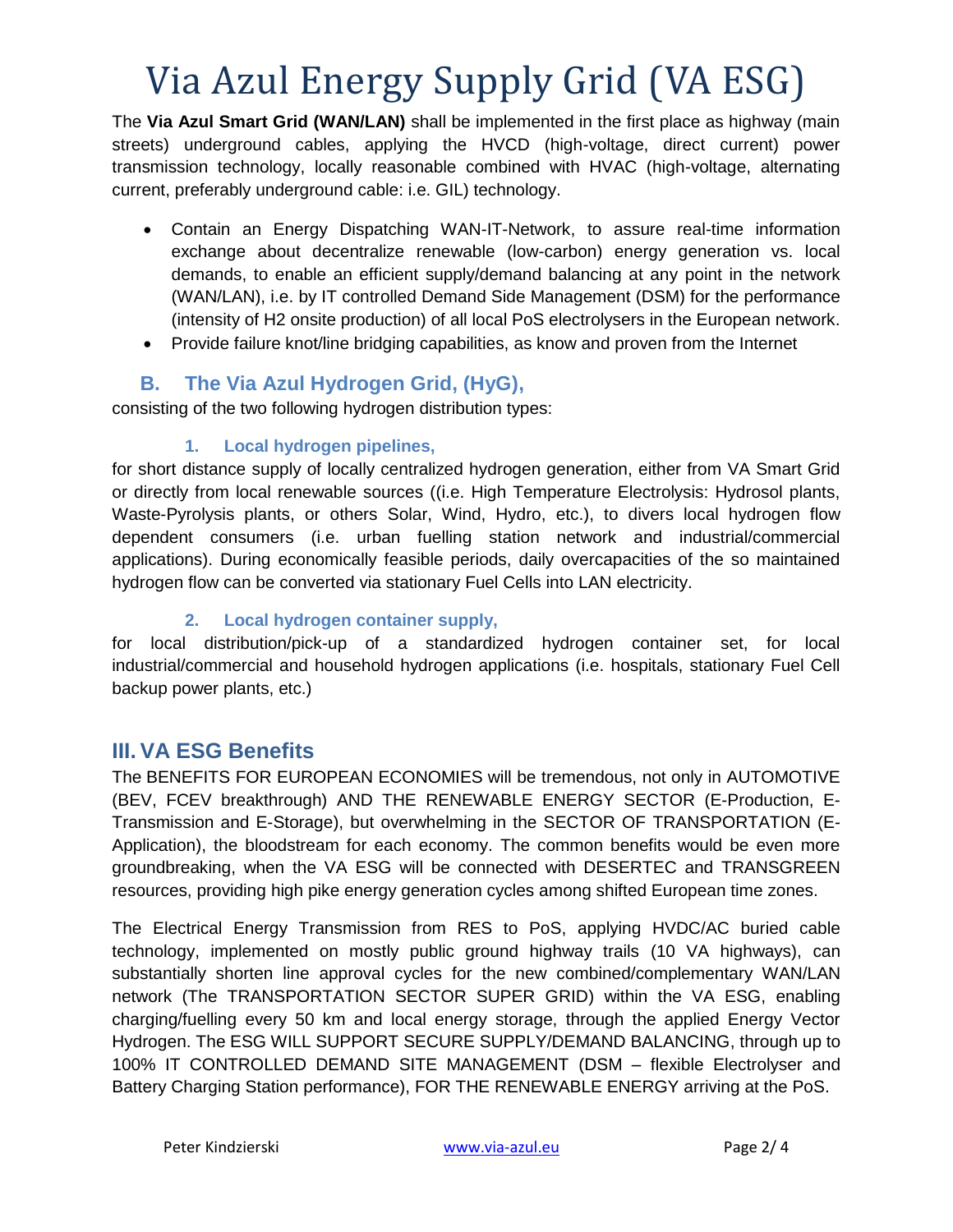## **IV.VA ESG Graphics**



**Figure 1 Via Azul Energy Supply Grid I**

<span id="page-2-0"></span>

**Figure 2: Via Azul Energy Supply Grid II**